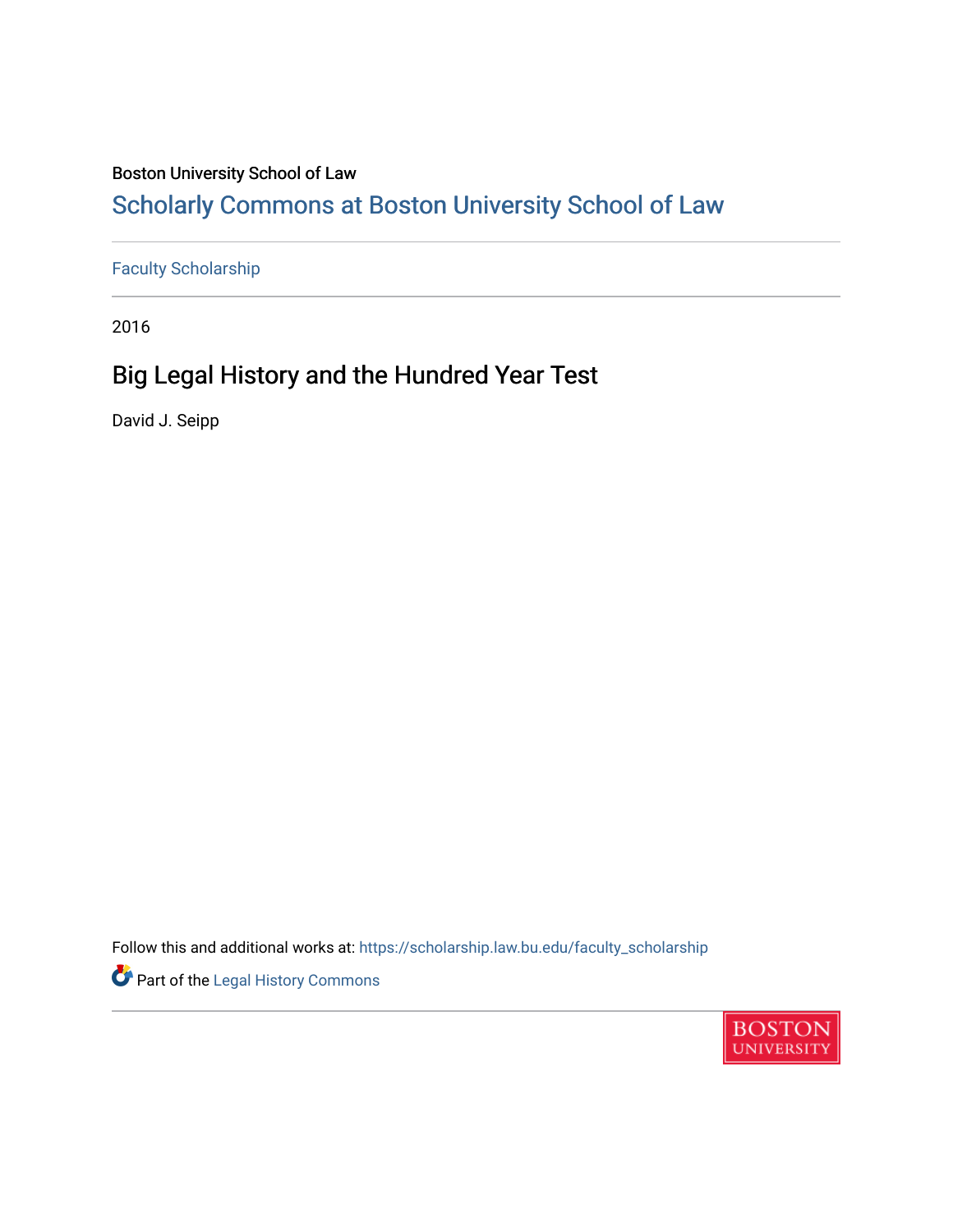### Big Legal History and the Hundred Year Test

#### **DAVID J. SEIPP**

The generation of legal historians working in the opening decades of the twenty-first century have an opportunity to use digital technology to bring the sources of legal history to a wider audience of scholars and to facilitate the research of future scholars for many generations to come. **I** say this because, commencing in **1999,** I compiled a searchable database of identifying information about and content of the **22,318** reports in the Year Books, cases decided in England's courts of common law between **1268** and *1535.* With the generous support and sponsorship of the Ames Foundation, my database has become an online scholarly resource used frequently **by** researchers and students of English legal history and other disciplines. This has been the most rewarding experience of my scholarly career. Projects such as the one **I** undertook, and which **I** call "big legal history," can require a number of years to complete, as in my case, or else a team of scholars whose contributions all need to be closely coordinated. Because the compilation of large digital resources does not fit the typical career path of most legal historians, **I** offer here an account of the origins of my project, some of the choices that **I** had to make at its outset, the progress that I made, and the rewards that **I** have received along the way.

The "hundred year test" is my prediction, based on the type of legal history scholarship that I use most often from **50** or **100** years ago-scholarly editions of primary sources—that new scholarly resources and finding aids of this type, which now can be made widely available **by** digital means,

David **J.** Seipp is a professor of law and law alumni scholar at Boston University School of Law <dseipp@bu.edu>. His database index and paraphrase of printed Year Book reports can be found at www.bu.edu/law/seipp. He thanks the Ames Foundation for sponsorship and support since **1999,** and Boston University Information Services **&** Technology for technical assistance.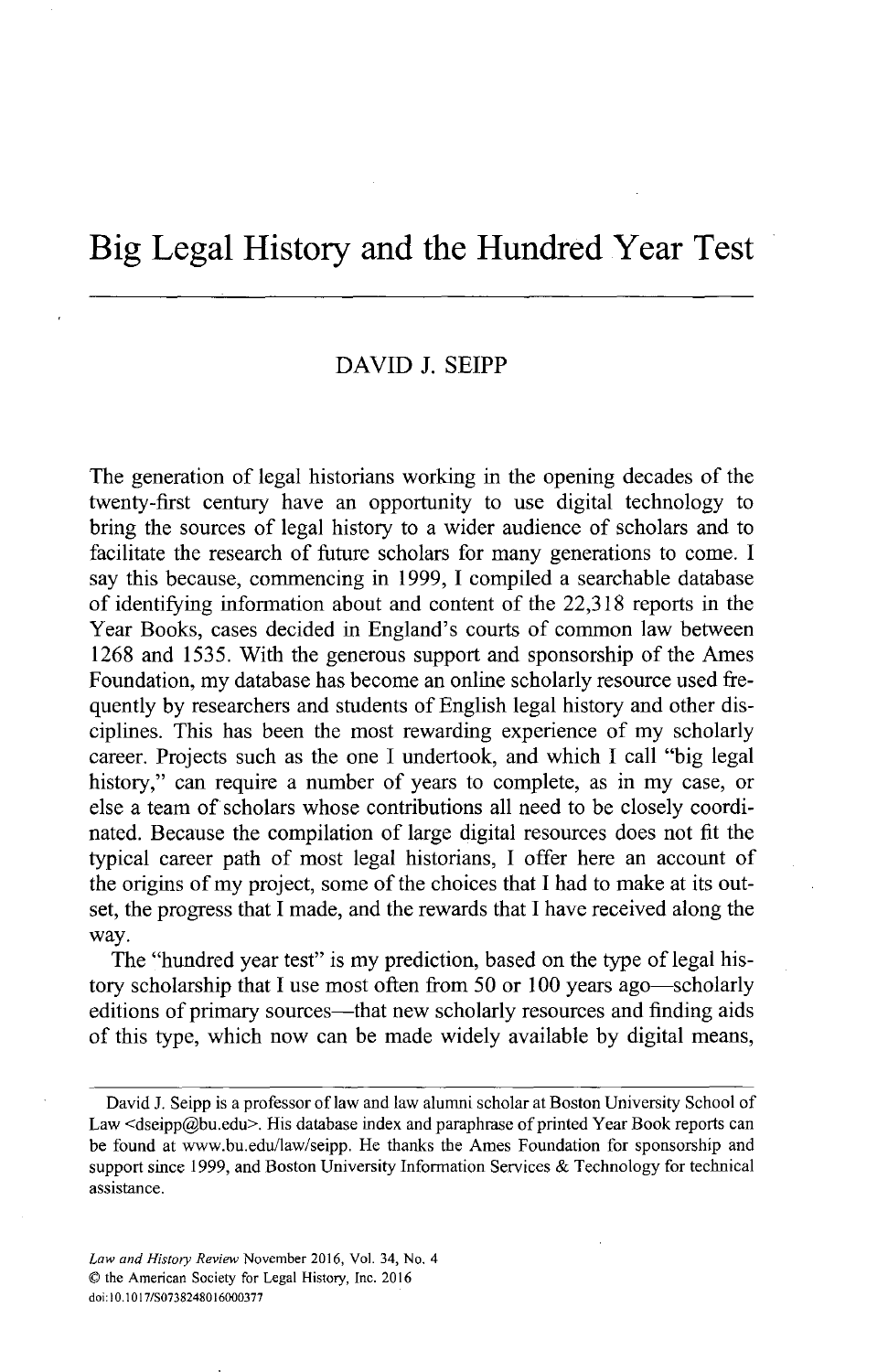#### *Law and History Review,* November **2016**

will prove steadily useful for decades into the future and will "migrate" onto different platforms as newer technologies develop. **I** conclude **by** mentioning the opportunities still available for future scholars to join in the enterprise of big legal history at this formative time of new digital capabilities. **I** predict that big legal history projects such as these, if they are done well enough, will become valuable research aids for a very long time to come.

#### **Origins**

**I** remember reading in *1985* that the entire known corpus of ancient Greek literature, *Thesaurus Linguae Graecae,* had been typed into a single concordance in a computer file, and was being made available on a CD-Rom. Textual searches that had once taken classics Ph.D. candidates years of skimming the Loeb Classics volume **by** volume in library carrels could now be done in a matter of seconds. **I** found this news very striking, and **I** remember thinking how satisfying it would be to have an effect like this on a scholarly field. **I** had lived through the change that full-text searching **by** means of Lexis and Westlaw had made in legal research on modem American and English cases. Like other lawyers, **I** recognized potential disadvantages along with advantages, but on balance, **I** saw huge benefits if historical research could be speeded up to an equally great extent and hampered as little as possible **by** the limitations of an indexer.

**I** suppose that **I** first wished for such full-text searching of early English legal materials in **1977.** Just after **I** finished an undergraduate degree, **I** traveled to London with a small research fellowship and set out, in the Reading Room of the British Library, to trace early uses of the legal maxim "a man's house is his castle." Dictionaries of proverbs and cross-references in Edward Coke's reports eventually led me back to a late Year Book report apparently dated Michaelmas **1505** but likely better dated to 1499, in which Chief Justice John Fyneux said in law French, *la maison d' un est a luy son castel & sa defence.'* But had the chief justice been repeating a common saying or invoking an earlier source? And if so, could **I** find it in one of the thousands of Year Book reports that preceded this one?

**I** felt much more keenly the need for full-text searching early in my teaching career, in the years from **1986** to **1995.** That was when **I** skimmed the eleven tall, fat volumes of the vulgate Year Books and the sixty-seven volumes of scholarly editions of Year Book reports several times over,

**1.** Anon., Mich. 21 Hen. **7, pl. 50,** fol. 39a (King's Bench, 1499 or **1505)** (now **1505.050** in my database).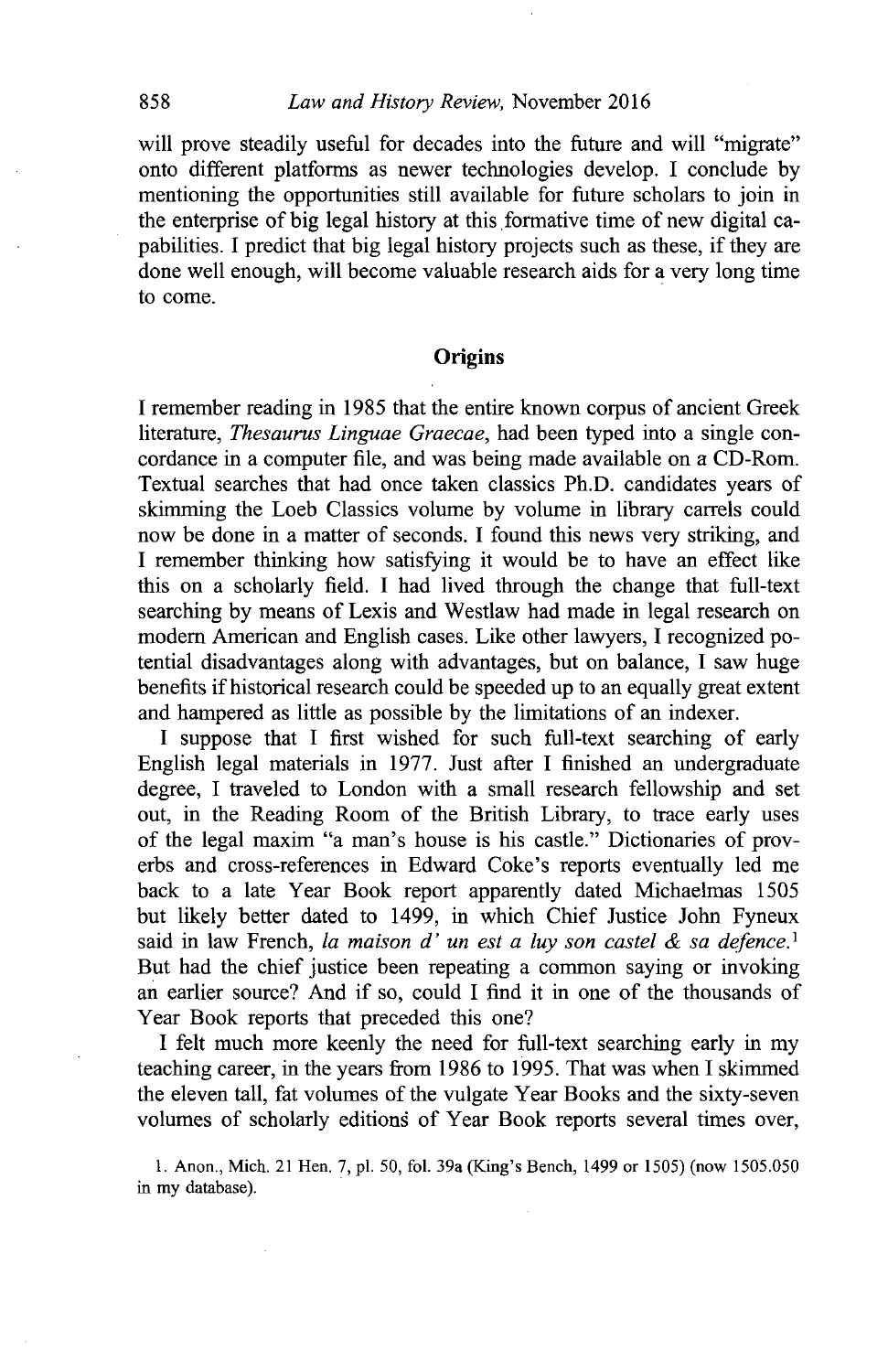looking first for every mention of the word "property," 2 then for every criminal case,<sup>3</sup> and after that for every reference to Roman or canon law.<sup>4</sup> Each of these made for a satisfying article, but it took me several years to complete each one of these passes through the Year Books; longer if **I** tried to look also for later cases in the early nominate reports of Plowden, Dyer, Coke and the rest. The effort was enough to make me wish that **I** had taken up an academic specialty for which all **I** needed to write articles and books was a hammock, a laptop, and a copy of the United States Constitution. I remember that when **I** had found **800** cases on criminal law and procedure from the Year Books, the next obvious question was, "Out of how many?"<sup>5</sup> But the total number of Year Book reports of individual cases had never been counted. Therefore, it was difficult to say how much of lawyers' attention criminal matters occupied in their main repository of collective memory.

I am not the only one to have felt the need for a better finding aid to access the learning of the Year Books. The Master of the Library of Lincoln's Inn wrote the following in **1800** in his report to the Select Committee upon Public Records:

There is yet another great Desideratum in regard to the Year Books, viz. a **full** and well-digested General Index to the whole. At present, such Indexes as there are in the printed Books are so dispersed in the different volumes, are of such unequal merit, and, in general, so scanty and imperfect, that they are of very little use; and the Lawyer generally finds it best to neglect them, and to resort to the different Abridgments of the Law, in order to discover what cases and passages in the Year Books may be applicable to the point he has occasion to examine.<sup>6</sup>

The Abridgements, however, as **I** knew, lumped the Year Book cases they excerpted under a few hundred general headings, and omitted any mention of many Year Book cases. In **1928,** Percy H. Winfield summed up the difficulty of finding anything in the Year Books:

4. David **J.** Seipp, "The Reception of Canon Law and Civil Law in the Common Law Courts before **1600,"** *Oxford Journal of Legal Studies* **13 (1993): 388-420.**

*5.* Seipp, "Crime in the Year Books," **16-17.**

**6.** Appendix to the First Report from the Select Committee of the House of Commons on the Public Records **(1800), 383,** quoted in Charles Purton Cooper, *An Account of the Most Important Public Records of Great Britain* (London: Baldwin and Cradock, **1832), 2:397.**

<sup>2.</sup> David **J.** Seipp, "The Concept of Property in the Early Common Law," *Law and History Review* 12 (1994): **29-92.**

**<sup>3.</sup>** David **J.** Seipp, "Crime in the Year Books," in *Law Reporting in Britain: Proceedings of the Eleventh British Legal History Conference,* ed. Chantal Stebbings (London: Hambledon Press, **1995),** 15-34.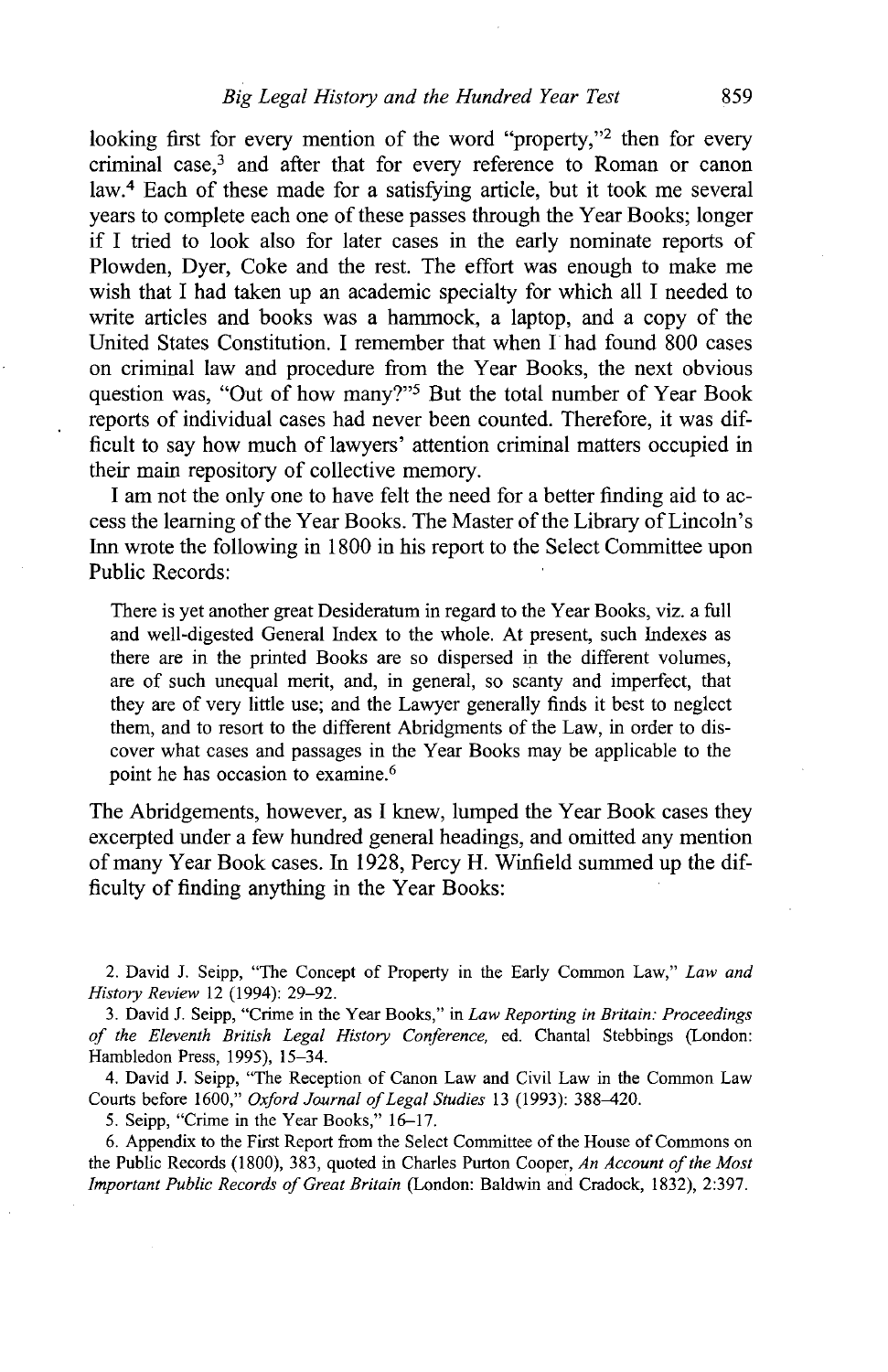What this means in the case of the modem editions of the Year Books is that one has to look through the indexes of some thirty-five [now sixty-seven] volumes in order to find what one wants, or, more frequently, to discover that they contain nothing that one does want. As to the old black letter editions of the Year Books, the Selden Society (though **I** fear that this exceeds the scope of their activities) would do an infinite service to researchers if they would substitute for their next edition of a single Year Book an index to the whole of the matter in [the vulgate] edition. Never mind correction of the text. Later hands can see to that. After all, even where the text is corrupt, it was in the main accepted as correct **by** every lawyer till **1863,** and as such it was worked into the texture of our law for over **300** years.<sup>7</sup>

When I wrote my articles in the 1990s based on searches through all the printed Year Books, however, there was still no such general index.<sup>8</sup>

**Why** had no useable general index and finding aid for Year Book reports been created before? One reason is that such an enterprise was difficult to conceive as a series of printed books. Cheap and quick searching of large quantities of texts or lists **by** digital technology has now made such an index much easier to conceive and to compile. Another reason this had not been done before is that compilation of large indexes and finding aids still does not fit the expectations of appointment, tenure, and promotion committees in law schools or history departments, and does not fit the career patterns of most academics. One would also need access to the texts themselves, many of which had not been reprinted since **1680.** Then there is the matter of personal taste. Selden Society Editor William Craddock

**7.** Percy H. Winfield, "Law Reform," *Law Quarterly Review 44* **(1928): 298.**

**8.** After **I** began my database, **I** discovered that someone had indexed the Year Books 400 years ago. In July 2001, I described my project to another former teacher, David Yale of Cambridge University, and he said, "Oh, you're doing another Ashe's *Promptuarie." I* had never heard of Ashe's *Promptuarie.* But indeed, Thomas Ashe of Gray's Inn had published in 1614 a work entitled *Promptuarie, ou Repertory Generall de les Annales, et Plusors Auters Livres del Common Ley d' Engleterre* in which he gave citations to Year Books, to more recent reports of Edmund Plowden, James Dyer, and Edward Coke, and to treatises, under **759** alphabetical headings and within these headings under **22,527** analytical subheadings. Ashe included citations to Year Book reports that had never been excerpted in an abridgement. His analytical subheadings were a great improvement on previous abridgements. Subheadings would also prove to be popular in Henry Rolle's *Abridgement,* the last reference work of common law to survey the Year Books, published in **1668.** Rolle's *Abridgement* remained in frequent use **by** lawyers, but Ashe's *Promptuarie* did not. It was never reprinted, and Gray's Inn had to support Thomas Ashe as a charity case after its publication. Copies of the work today are very rare. Unlike the abridgements and my database, Ashe's work stopped short of conveying to users the content of the Year Book cases it was indexing. Unlike my database, it did not index the names of parties or geographical place names. Nevertheless, it was a noble effort and deserved to be better known. **I** am preparing an introduction for a reprinted edition.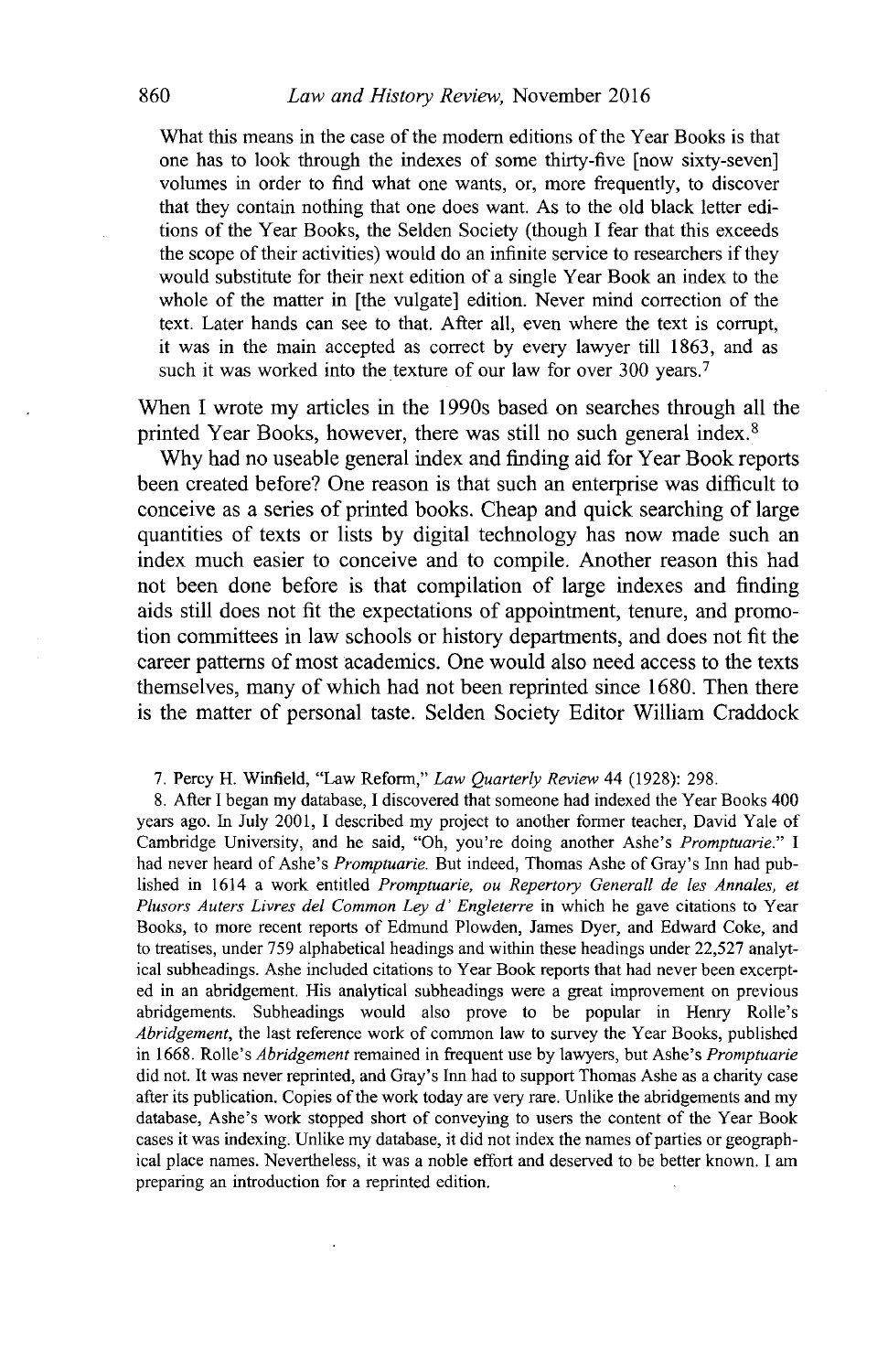Bolland, in his **1921** lectures on the Year Books, quoted what Sir Frederick Pollock had written many years before: "'To read straight through the Year Books in their present condition is a task that no man living can be expected to undertake."<sup>9</sup> In 1889, the great Frederic William Maitland himself repeated the warning of a distinguished English lawyer that the important work of English legal history would more likely be done **by** "some of the **...** scholars of Germany or America" because "it seems hardly likely that anyone in this country will have the patience and learning to attempt it."<sup>10</sup> Lawyers had long realized that a better aid for finding one's way into and out of these basic sources of the early common law was needed, but still it did not materialize.

Late in the year **1999,** circumstances required me to come up with a scholarly project that was easily portable to Washington, **DC,** where **I** could work with just a laptop computer and one book at a time. I knew that **I** wanted to save myself and save anyone else from ever again having to skim every line of every page of the corpus of printed Year Book reports. **I** had no idea whether **I** could finish such a project, or how long it might take, but that did not stop me.

When my faculty colleagues learned what **I** was doing, one of them presented me with a copy of a book **by** Simon Winchester with the title *The Professor and the Madman.* It was about Sir James Murray, the chief editor of the 71-year-long project to produce the Oxford English Dictionary, and about an American, Dr. W.C. Minor, who contributed early citations of English words from the criminal lunatic asylum in which he was confined.II **My** colleague did not tell me which of the two title characters **<sup>I</sup>** most resembled.

#### **Choices**

**I** set out to make, for every printed Year Book case, a computer record in which all the information that could be found about that case would be searchable. **I** took advice from my former teacher, Charles Donahue of

**9.** William Craddock Bolland, *The Year Books* (Cambridge: University Press, **1921),** 45 (perhaps from an unpublished letter of Pollock's).

**10.** Frederic William Maitland, "The Materials for English Legal History," *Political Science Quarterly* 4 **(1889):** 496, quoting a book review **by** Charles Elton in *English Historical Review* 4 **(1889): 155. By** some scholar of Germany or America, or, **I** might add, **by** some American with a German surname. Mine is, for some reason, a surname so invariably mispronounced, especially in the British Isles, that **I** supply a couplet to **my** introducers: "Every Year Book set in type, indexed **by** a guy named Seipp."

**11.** Simon Winchester, *The Professor and the Madman: A Tale ofMurder, Insanity, and the Making of the Oxford English Dictionary* (New York: Harper, 1998).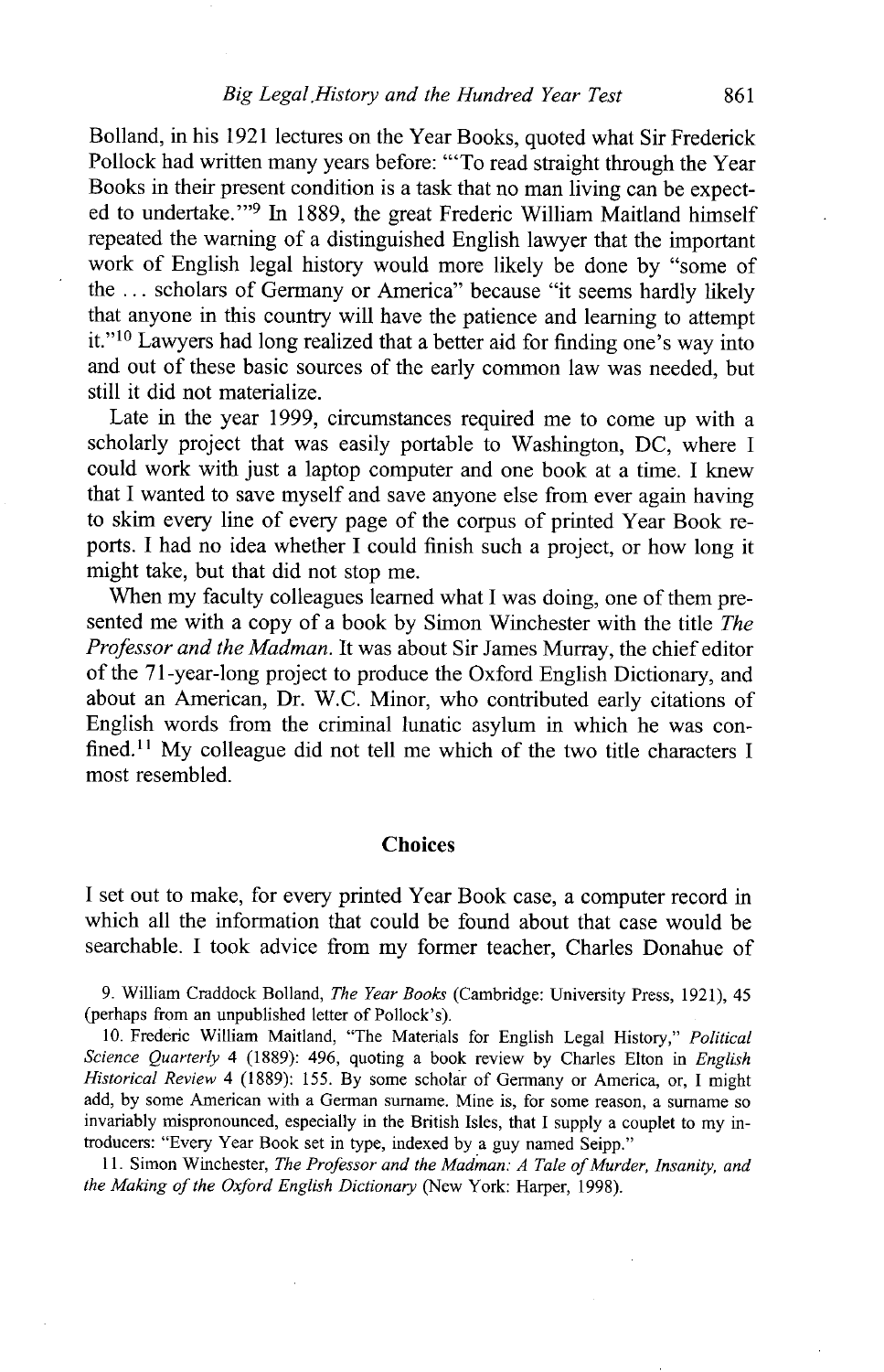Harvard Law School, and asked the Ames Foundation to sponsor my project. Charlie helped me decide which database software I would use to compile my set of records, and which fields of information **I** would include in all records. I had a sabbatical leave in 2000-2001 to initiate the project. **I** started in the middle of the Year Books, with the first year of the reign of Henry IV in **1399,** the first reign for which there were no modem scholarly editions of Year Books. And **I** began typing.

**I** have referred to "printed" Year Book cases. That was one of my choices. **My** database does not include the very small proportion of Year Book material that still remains only in manuscript. **I** have spoken and written elsewhere about the long tradition in our field of neglecting the old printed sources, of regarded anything printed before **1850** or thereabouts as probably being wrong, and anything discovered in an unprinted manuscript as probably being true.<sup>12</sup> I remember that one of the first suggestions I received from a fellow legal historian, a dear friend **I** have known for **36** years, was that it was a pity that **I** had not started with manuscript sources. The reason **I** did not was that the printed editions circulated widely and were more influential in the later law. Also, if **I** had started from manuscripts in **1999,** I imagine that **I** would still be working on the Year Books of the reign of Henry IV now in **2016,** instead of having indexed, between 2000 and **2009,** all **22,318** cases in the printed chronological series from Henry **iiI** in **1268** to Henry VIII in **1535.**

I worked from the text that **I** had at hand, a reprint **by** Professional Books in **1981** of the **1678-80** printing of the entire run of Year Books commonly called the "vulgate" edition, the last printing of all Year Books except those that have received modem scholarly editions. **A** poster on the "Humber Ferry Case (1348)" made for the Selden Society in **1985** to illustrate its editing methods (and recently reprinted) said of the edition that **I** have used: "It has become the standard ('Vulgate') text, but is in fact the worst." It is true that in that 1348 case, the earliest printed edition of 1514 had the word *que* ("rather than"), whereas the edition that **I** used has the word *ou* ("or"), "so reversing the sense of an important passage." <sup>13</sup>**My** view of the vulgate edition as a whole is different. It incorporated many more cross-references, especially to Fitzherbert's and Brooke's Abridgements, than earlier printings contained, and this added information makes it more valuable than

12. David **J. Seipp,** "The Law's Many Bodies and the Manuscript Tradition in English Legal History," *Journal of Legal History* **25** (2004): **73, 77-83.**

**13.** Selden Society, *The Humber Ferry Case* (London, **1985),** no. **3** ("The latest printed text"). See also **J.H.** Baker, *An Introduction to English Legal History,* 4th ed. (London: Butterworths, 2002), **181** n.19, ("It has been the standard text ever since, though it is the least accurate."). The case is 1348.249ass in my database.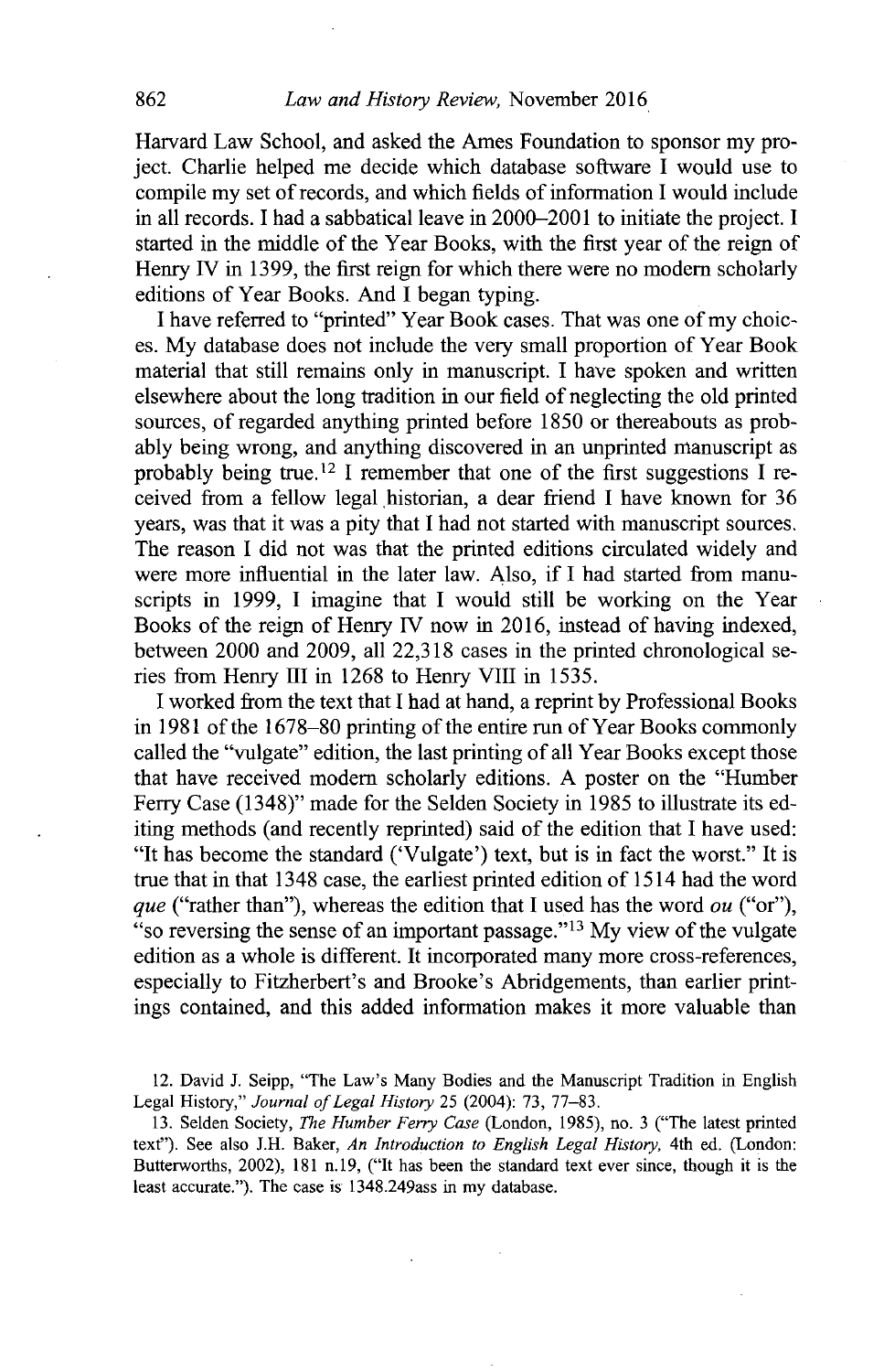previous editions. More to the point, **I** had purchased a personal copy of this reprint in 1984.

**If I** had been limited to the locations and opening times of major research library rare book rooms in which the earliest printed editions of each Year Book were found, **I** would still be toiling through this project. Now many of these earlier printed editions can be consulted on Early English Books Online. The edition that **I** used is linked to each database record and can be compared with the earlier editions, but **I** have found that some first editions of Year Book reports-for example, the **1509** Rastell printing of the first year of Richard III—are not found in Early English Books Online. <sup>14</sup>

Each record in my database has thirty-nine fields of information. The first field contains the record number that **I** assigned to each Year Book case; on the web site it is a "Seipp number." I wanted something like Paul Brand's numbering system in his Selden volumes of *Earliest English Law Reports.*<sup>15</sup> I decided on a four digit year followed by a three digit number; therefore, the first case **I** indexed was **1399.001.16 1** chose to use the "historical year" beginning January **1,** not the year beginning March **25.** Some record numbers end with two or three letters, signaling that they are drawn from scholarly editions published **by** the Selden Society, Ames Foundation, or Rolls Series, or are printed solely in abridgements under alphabetical topic headings. The next fields in my database records give the traditional form of citation: court term, regnal year, king, plea number, and folio number in the standard printed edition. Every record also includes the "incipit," that is, the opening line of the case, and the number of lines in the printed case. I also have fields for the name of the court, the writ, the names of the parties-if disclosed in the report-and other persons and places named. **I** list in other fields the

14. I thank Mary Sarah Bilder for drawing this to my attention.

*15.* Paul **A.** Brand, ed. *Earliest English Law Reports,* Selden Society, vols. **111,** 112, 122, **123** (London: Selden Society, **1995-2006).**

**16.** The first case that **I** indexed in my database had an interesting story behind it. **"1399.001"** reports the trial of an earl for attempting to assassinate Henry IV shortly after he usurped the throne. But the earl in question was never put on trial and was instead beheaded extrajudicially. The Year Book report was denounced in **1907** as a forgery inserted a century after its purported date, "quite the most interesting fraud in the whole legal history of England." L.W. Vernon Iarcourt, *His Grace the Steward and Trial of Pers* (London: Longmans, Green **&** Co., **1907), 399. My** own view is that the report was fabricated **by** lawyers of **1399** as a way to influence how state trials would take place thereafter. David **J.** Seipp, "When Lawyers Lie: Forging an English Constitution in **1399,"** the Oxford Youard Lecture in Legal History for **2015** and, forthcoming, in *Texts and Contexts in Legal History: Essays in Honor of Charles Donahue,* ed. John Witte, Sara McDougall, and Anna di Robilant (Berkeley: Robbins Collection, **2016).**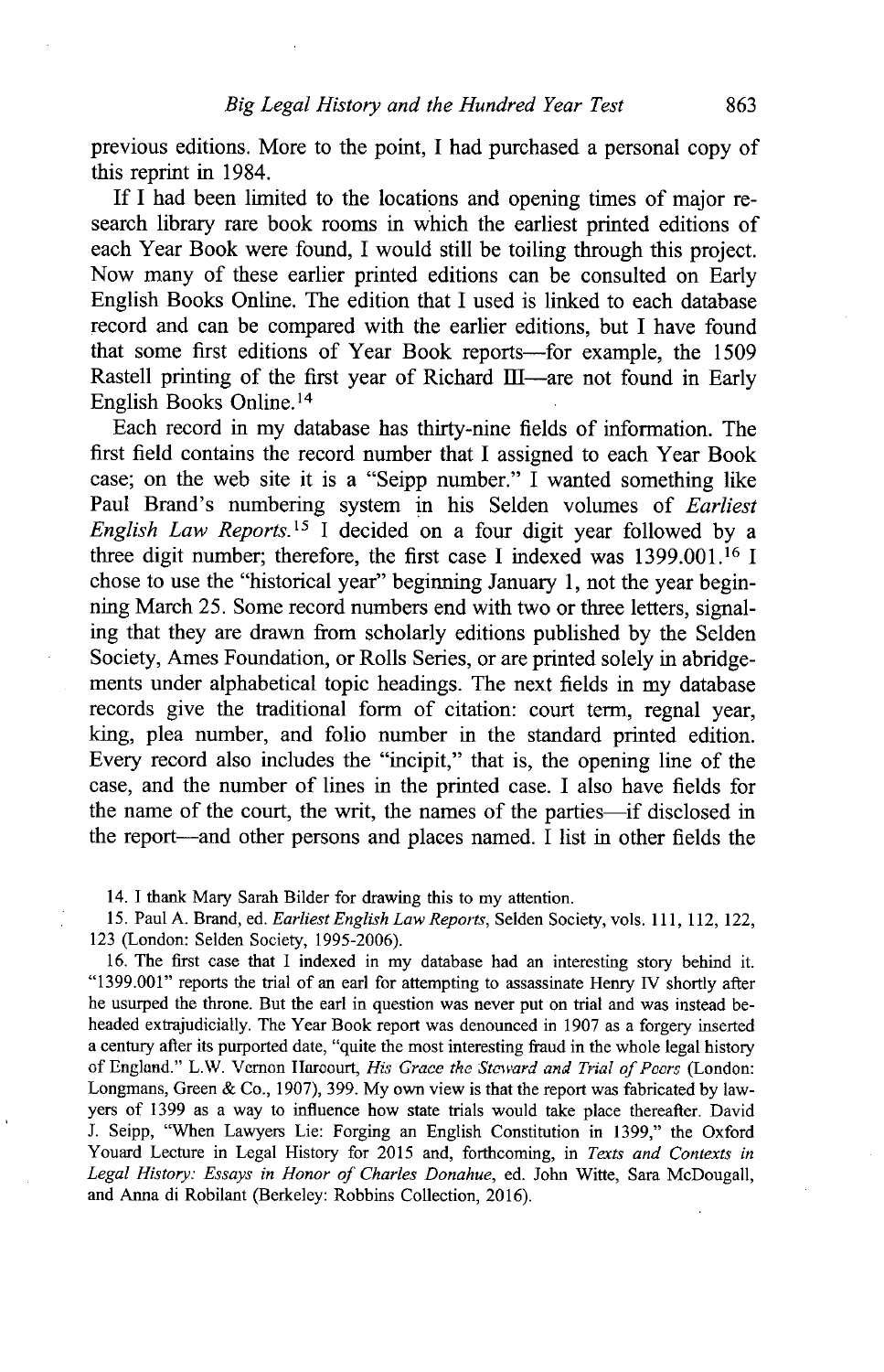full names and abbreviated titles of all judges and lawyers quoted or mentioned every time they appear, statutes mentioned or hinted at, marginal headings, references to abridgements, and cross-references to and from other Year Book cases and treatises. For any undated manuscript Year Book report, it should be possible to determine quickly from my database whether any version of that report had ever been printed.

**I** chose at the outset to avoid abbreviations except for the most obvious and conventional ones: Mich., Hil., Pasch., and Trin. for the terms of court; Hen., Edw. and Ric. for kings; and **JCP,** JKB, BEx, and **Sjt** for judges' and lawyers' titles. As for names, standardization of spellings would be essential for any index or search mechanism for the Year Books. Year Books often spell the same name or word two or more different ways even on the same page. One early lawyer's surname appears 'variously as de Insula, Ille, Ylle, and Lisle. Chief Justice Babington was identified as "Danby" in a dozen cases from 1432. I chose to standardize the names of all judges and lawyers who spoke or were mentioned in the Year Books according to the spelling given in Sir John Baker's *The Order of Serjeants at Law.* Baker adopted the spelling found in the oldest manuscripts or in documents written **by** the judge or lawyer himself. This often differed from a modem-looking version of the same name: for example, Warrewik instead of Warwick, Kebell instead of Keble. **I** did not want to modernize names of lawyers, judges, parties and other persons because **I** wanted to keep the sense of distance between the twenty-first century and the fourteenth and fifteenth centuries. Place names, on the other hand, **I** standardized according to the modem spelling: London not Londres, York not Everwike, Lincoln not Nichol. In all cases, the variant found in the report is also given in the database record as an alternative.

In the context field, **I** give historical information, such as identification of dukes, earls, sheriffs, bishops, abbeys, priories, and the sort of people who show up in Cokayne's *Peerage.* In language notes, **I** transcribe passages in law French that seem distinctive. In a commentary field **I** include my summaries and rough translations, often quite lengthy. Other fields are for citation to manuscripts, if **I** know about them, in which the report can also be found, citation to plea rolls for the case, modem translations and editions of the same report, a field of keywords that lists every legal term in the report (in noun form), and a field that **I** call "process," in which I include legal steps of pleading and procedure.

Carol Lee, my wife and partner in all things, has given me enormous help in bringing this database to life. She had to interrupt her legal career for medical reasons, and as soon as she could in the course of her recovery, **I** asked her to compile two types of research aids. One **I** call "Dugdale," a listing of all the judges and lawyers in England's four principal law courts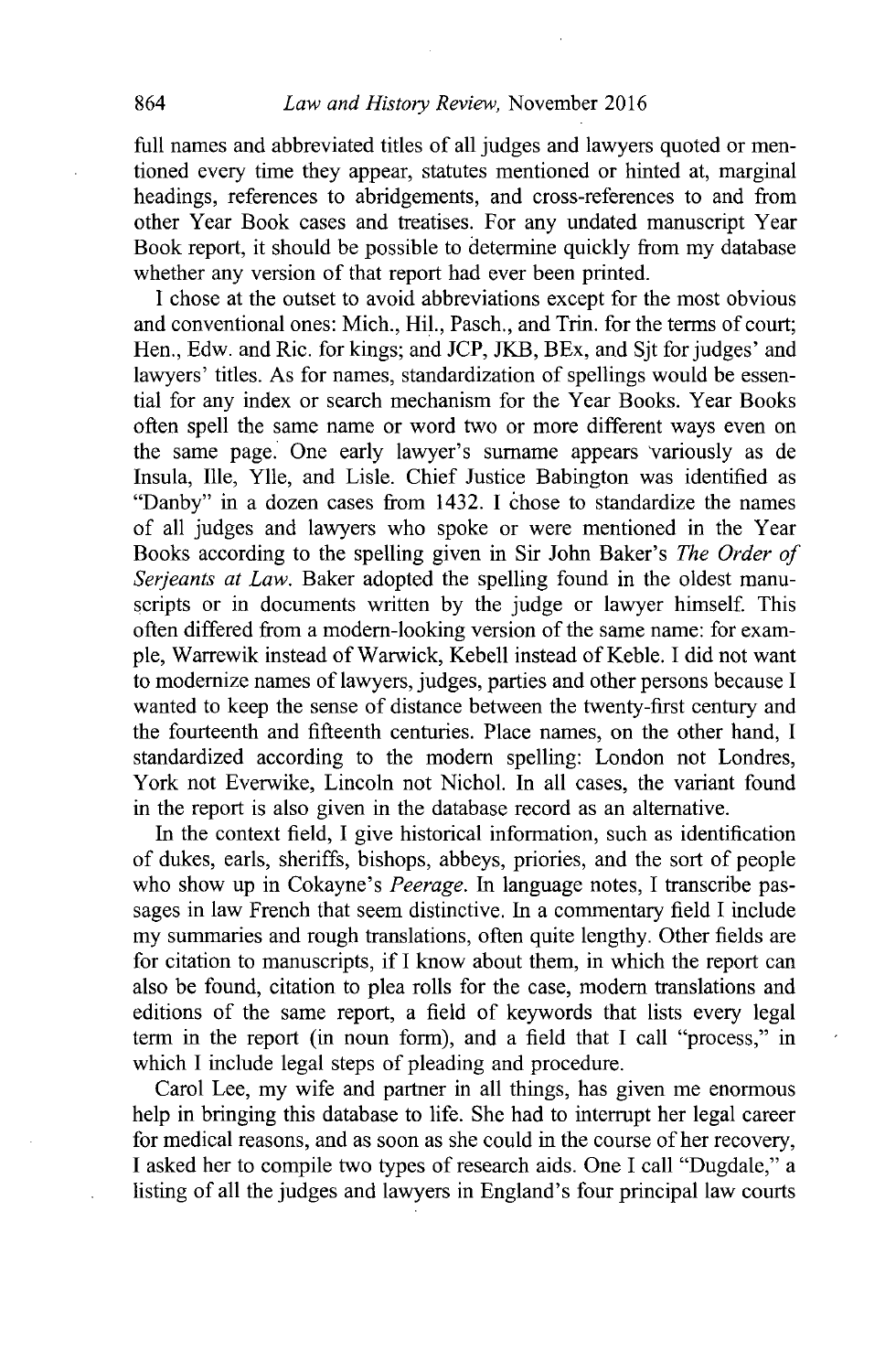for the four terms of every year from **1273** to *1547.* It is a huge help. The other research aid she compiled lists in chronological order all the tens of thousands of Year Book excerpts that had been put under alphabetical headings in the three great abridgements, Statham, Fitzherbert, and Brooke. Carol then created records for cases in Rolls Series, Selden Society, and Ames Foundation volumes. After that, she did her own translations of the last years of the reign of Edward **H** and the bulk of Edward **M,** more than 6,400 fourteenth century cases for which there are no modem scholarly editions. Together, we learned that translating Year Books can have remarkable therapeutic value.

Users of the database will probably have noticed that Carol's fourteenth century records and my fifteenth century records differ in several respects. No two people will translate or index in exactly the same way, no matter how closely they coordinate with each other, although we both tried to do very literal translations. Once you have translated a few thousand cases in your particular way, you realize that you cannot give up and let someone else finish the century. **I** have never asked research assistants or volunteers to index any of the cases for this database. Instead, **I** have asked research assistants to compile other parts of my web site: a bibliography, a list of the **209** known Year Book manuscripts, and a list of the *505* early printed editions.

**I** chose the word "paraphrases" because the rapid and literal translations that **I** put in the database are not meant to be final, polished, literary productions. First, Year Books do not deserve to sound beautiful. Judges and lawyers in these centuries seemed to prefer clumsy, repetitive, run-on sentences, or at least seemed to do their reporting in this form. **I** want this database to lead users to the cases they want to study in depth, and to the original text that I have indexed, so that they can produce for themselves more elegant, final translations for their uses. As **I** often say, **I** am translating bad French into bad English, and doing it as faithfully as **I** can. In particular, **I** tried not to be more precise than the sources that **I** was paraphrasing. I already knew from previous research on these sources to avoid translating the law French of the Year Books into words such as "property," "person," "contract," or "crime" when the original wording in law French was not an exact cognate of such modem terms. **I** also chose to translate the law French *home or homme* as "one" rather than "man" to avoid an exclusively masculine connotation unless **I** was satisfied from the context that this was meant. In a few instances, **I** could not avoid being more precise than the Year Book reporters were. We differentiate the words "counsel" and "council," but the law French did not, for the most part; therefore, **I** chose the English spelling that best fit the context. **I** wish that **I** had been more careful to note where Year Book reporters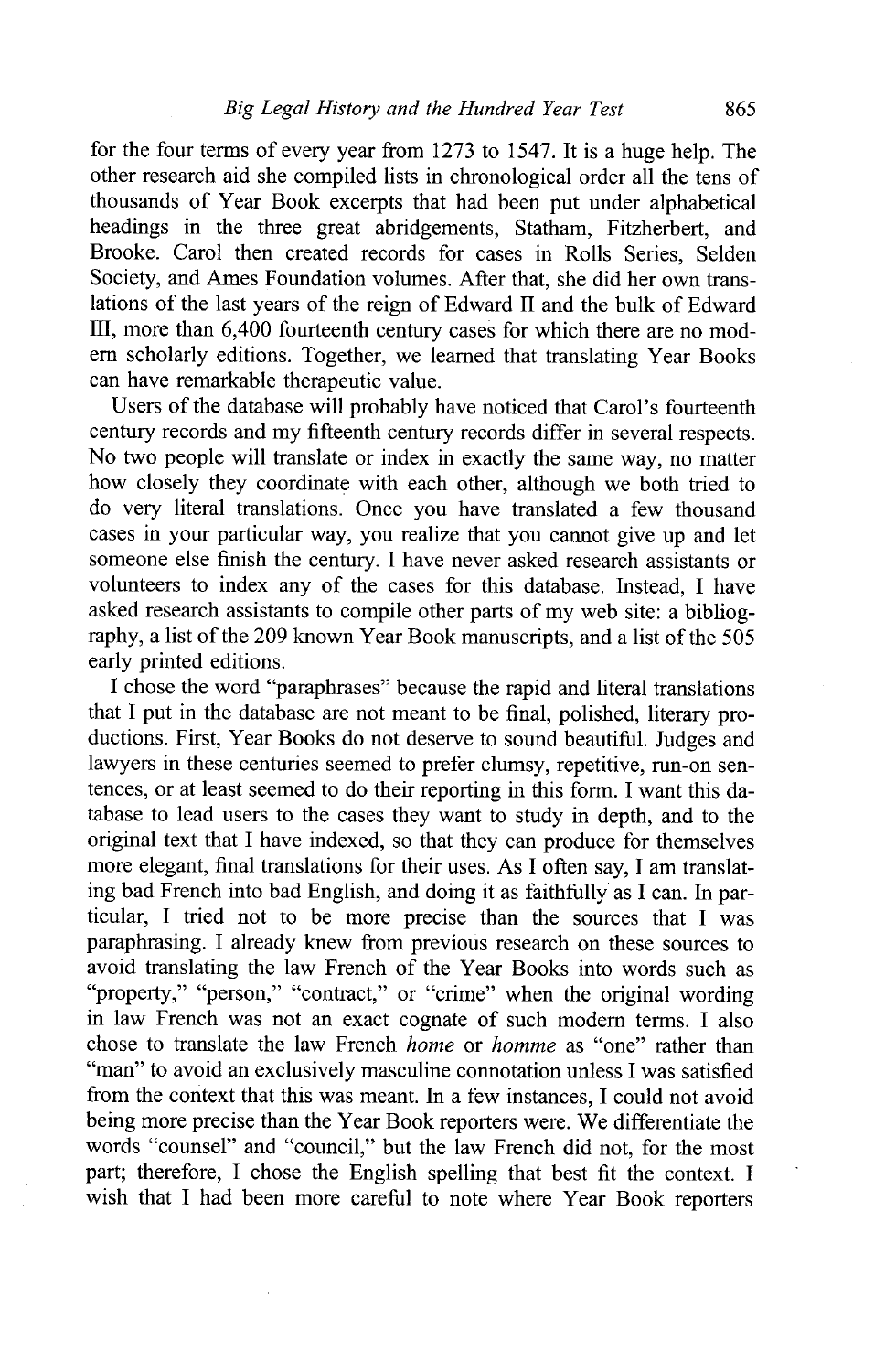used English words instead of law French in their reports, such as "cloth" instead of *drap.* I was so concerned with getting the exact sense of these sources into searchable English that **I** gratefully accepted the reporters' gradual introduction of English words scattered among the law French. Therefore, the database is not a perfect tool to study the slow transition from the purer French of the late thirteenth century down to the report about a prisoner in **1631** who *jecte un graund brickbat que narrowly mist.<sup>17</sup>*

Careful as I am-and my first job after high school was as a proofreader-I am sure that **I** have made many mistakes, but **I** have been inspired **by** the timeless truth that the perfect is the enemy of the good. **I** could not let perfectionist tendencies get in the way of getting this work done. On the other hand, as a colleague said to me, no one is ever going to do all this again. With that realization comes great responsibility. **I** will keep working to make it better.

#### Progress

ĭ.

**I** started creating these records in 2000, for the cases from **1399** onward. In the first year, **I** created mostly blank records for all the cases from **1399** to the end of Year Book reporting in *1535,* and then started my long march to **fill** in these records with full indexing of the fifteenth and early sixteenth century cases. Whenever **I** finished a reign, **I** added to the database the cases that are printed only in abridgements. **I** have thirty-eight files listing these **6,901** cases, and it has taken me **8** years to complete these records. **I** finished the last of them, those for *1535,* on June **29, 2009,** and it felt very good. Over the years, **I** have been including more detail, and longer and more complete translations in my records. Meanwhile, largely between 2001 and **2003,** Carol and **I** created initial records for the 15,417 Year Book cases between **1268** and **1399** in **113** smaller files. The comprehensive database now checks in at **160** megabytes. It is built up from these **151** component files, and currently includes **22,318** cases.

Another measure of progress is that **I** have worn the letters off the keyboards of two laptop computers, and they are starting to disappear from a third laptop. (The **E** and the **N** keys always vanish first.) For safety's sake, every **3** weeks **I** updated component files and the **full** database on four computers in three cities, only two of which ever connect to the internet.

**17.** Henry Gillingham's Case, marginal note **by** Chief Justice George Treby to Davis's Case, Dyer's *Reports* **(1631) 2:188b,** *English Reports* **73:416** n.(10); and **J.H.** Baker, *"Le Brickbat Que Narrowly Mist," Law Quarterly Review 100* (1984): 544.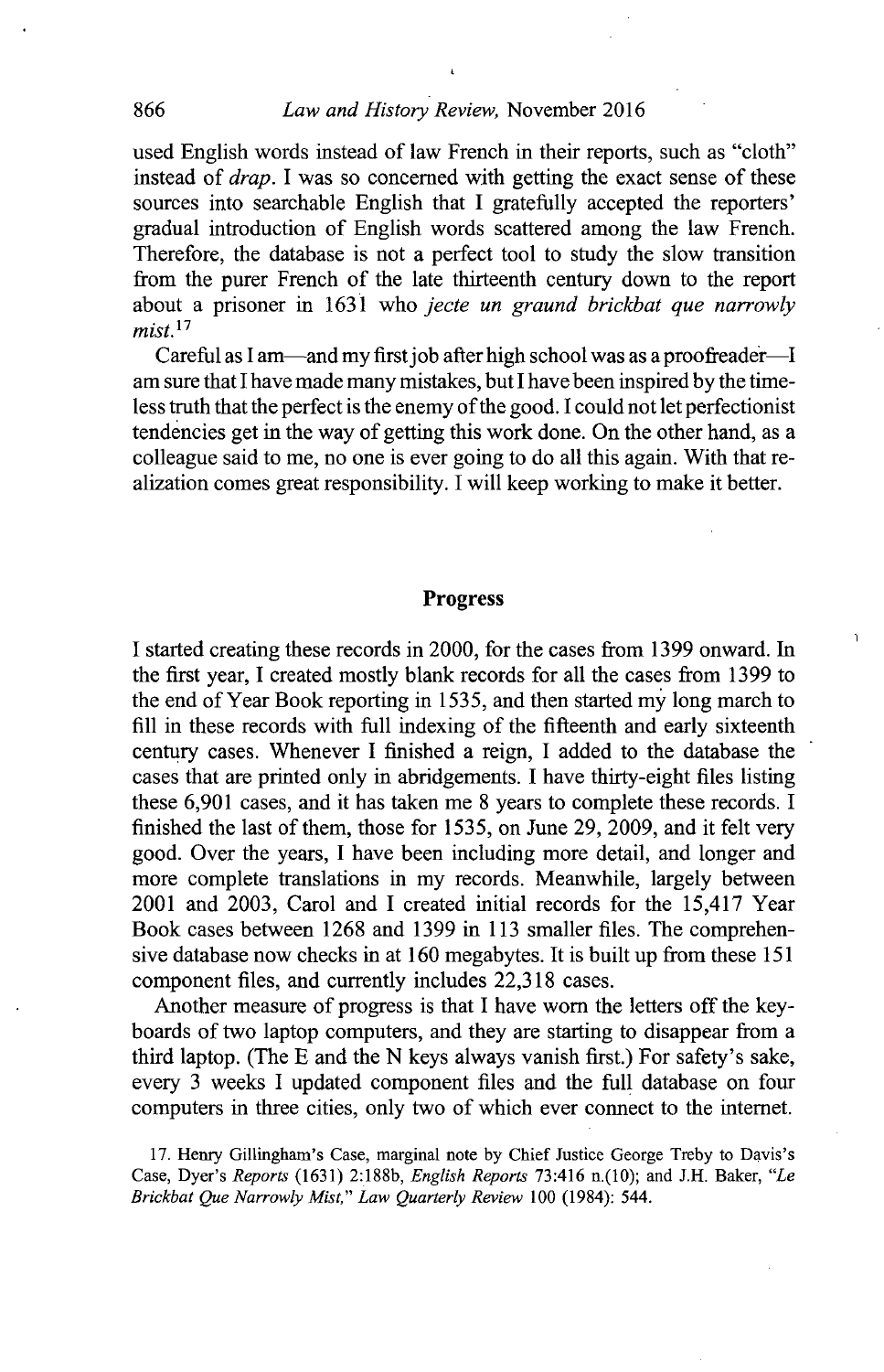In the spring of **2003,** with indispensable help from the Boston University Office of Information Technology, **I** was able to put my database on the Boston University law school web site as a work in progress and to maintain and update it ever since as a free, publicly available, searchable web site. **I** initially thought that the number of searches my database received every month was impressively, improbably high. Since then, **I** have learned that automatic web crawling accounts for many of these, and I am assured that searches **by** genuine human beings in recent years number between 2,000 and **13,000** per month.

In the summer of **2007,** thanks to the generosity of The Lawbook Exchange, and with more help from a research assigtant and from my university's Information Technology professionals, **I** was able to link most of the records in the database with the images of the vulgate edition text that **<sup>I</sup>** am indexing and paraphrasing, so that users can go immediately from my records to the text.

Without the encouragement that **I** have received from the many users of the database as a work in progress, **I** do not think **I** could have got the database to this stage of completion. **I** have updated the database with additional cases **I** have indexed (and corrections of records already indexed) at first every **6** months or thereabouts, but now not as often as **I** should. **I** have also written introductions to reprints of the vulgate Year Books in eleven volumes and of Statham's, Fitzherbert's, and Brooke's abridgements, and **I** plan to add reprints of Rolle's abridgement and Ashe's *Promptuarie.*

#### Rewards

**I** have found this work on the Year Books database to be a source of tremendous satisfaction to me as a scholar. Each new case presents a puzzle for me to solve. It may take an hour or an entire day, and **I** may still be left with questions at the end, but each case indexed adds to the cumulative whole. **I** have come across a lawyer singing the first line of a Robin Hood ballad in the course of argument, $18$  and the same lawyer replying to an opponent's argument by barking like a dog.<sup>19</sup> I used to think that

**18.** Anon., Pasch. **7** Hen. **6, pl.** 45, fol. **37b (C.P.)** (1429.051) **(Sjt.** Rolf: "Robin Hode en Bamesdale stode"). **My** Robin Hood find from 1429 is said to be the first line of a hitherto unknown Robin Hood ballad from which the earliest surviving Robin Hood poem was adapted. Emily Lyle, "'Robin Hood in Barnesdale Stood': **A** New Window on the 'Gest' and Its Precursors," in *Child's Children: Ballad Study and Its Legacies,* Joseph Harris, and Barbara Hillers, eds. (Trier Wissenschaftlicher Verlag Trier, 2012), **71-86.**

**19.** Prior of Lewes's Case, Hil. **8** Hen. **6, pl. 7,** fol. 21b-23a **(C.P.)** (1430.007) **(Sjt.** Rolf: "Bawwaw for thy reason"). This barking, singing lawyer also told in court a "fable" about a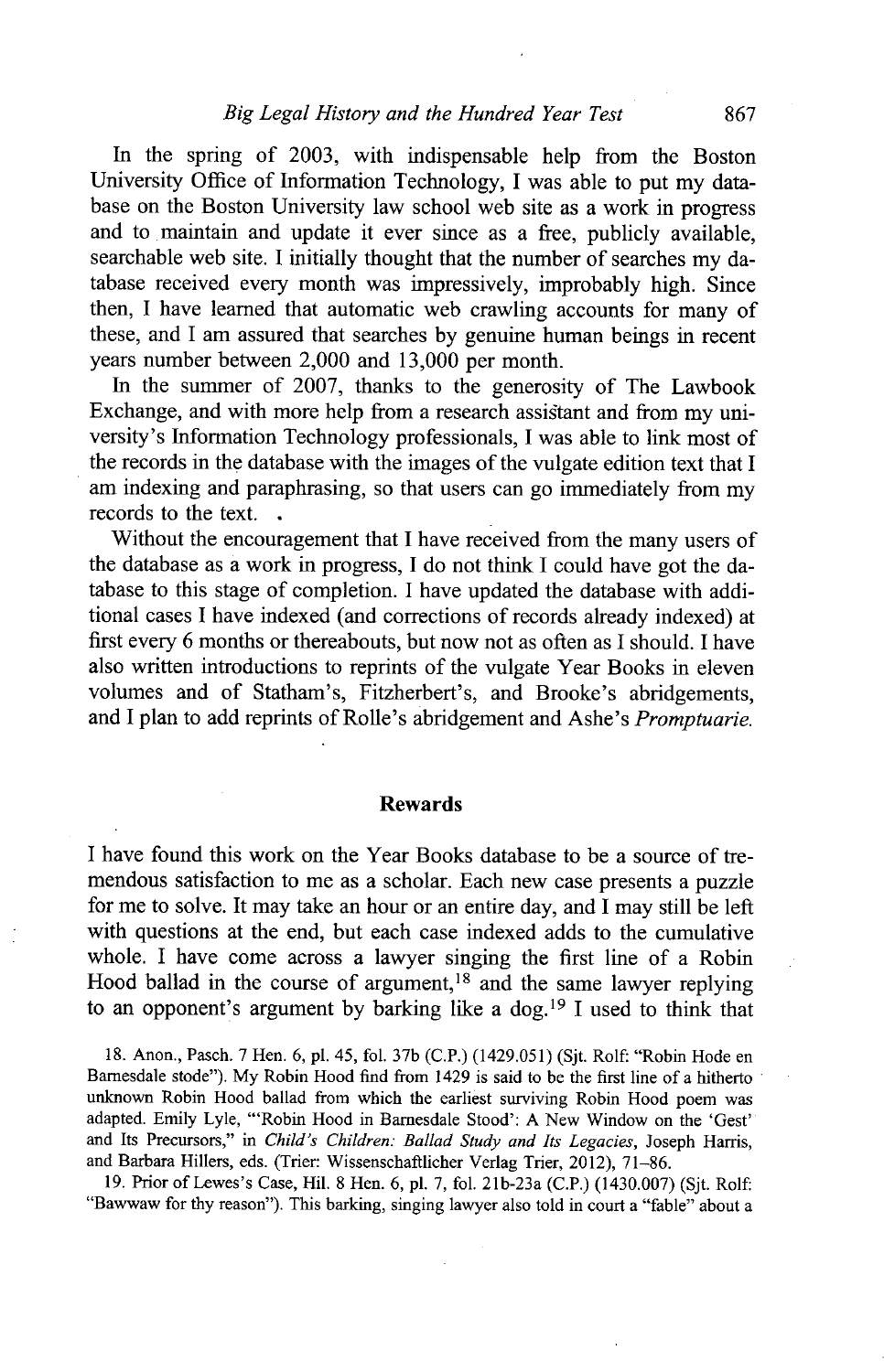cross-references in the vulgate edition were unreliable and vague. Now, when I look for one case cross-referenced in another. I almost always find it, because **I** can search for terms that would be in the related case within the range of folios found in the different early printed editions.

It never occurred to me to keep this research tool for my own exclusive use, to hoard my "intellectual capital," as it were. **I** suppose that **I** could have gone forward to write scholarly articles and books for decades using my private database to find connections and correlations that no one else could find without putting in the same work that **I** had. That would not, **I** am sure, have been nearly as rewarding to me. **My** own future scholarship about the Year Books will be made all the more valuable if it is part of a conversation with other scholars also able to access these sources with the same facility that I can. I enjoy hearing from scholars about how they are using my database and what they have found. Making these sources better known and easier to use has been my overall goal. The Year Books were valued **by** the legal profession for centuries after the last of them were reported, as the **505** early printed editions prove. The cumulative value of my index will, **I** hope, open up these sources to much scholarship in the future **by** many new voices.

Midway through my work, a decade ago, **I** asked my faculty colleagues to think about how much of the scholarship done that year in our building would be read and used **by** anyone **100** years from now, or even **50** years from now? **I** asked this "Hundred Year Test" question because the works of legal history that **I** now use regularly from **50, 100,** and even **150** years ago. are the scholarly editions and translations of primary sources such as the Year Books, medieval treatises, and Statutes of the Realm. **I** would like to think that the work I have been doing might be useful for a bit longer than the lifespan of the typical article in a law review or history journal. **My** database is an electronic publication, not paper and ink; however, the steady use that it has received since it went online in **2003** suggests that the Year Book database will "migrate" from one electronic format to the next, for a good many years into the future, and that the Ames Foundation-itself more than a century old now-will be in business a century from now to guide users to this database or its successors.

I am **by** no means finished with this database. Plenty of work remains. **<sup>I</sup>** have not listed keywords for 15,417 cases before **1399.** I have not matched entries in the abridgements for all of these same cases. There are cases to be added to my database that were printed only in the abridgements. One

pope who, having no one else to judge him, ordered his own burning at the stake. Chancellor of Oxford's Case, Hil. **8** Hen. **6, pl. 6,** fol. **18b-21b (C.P.)** (1430.006) **(Sjt.** Rolf: *Judico* me cremari).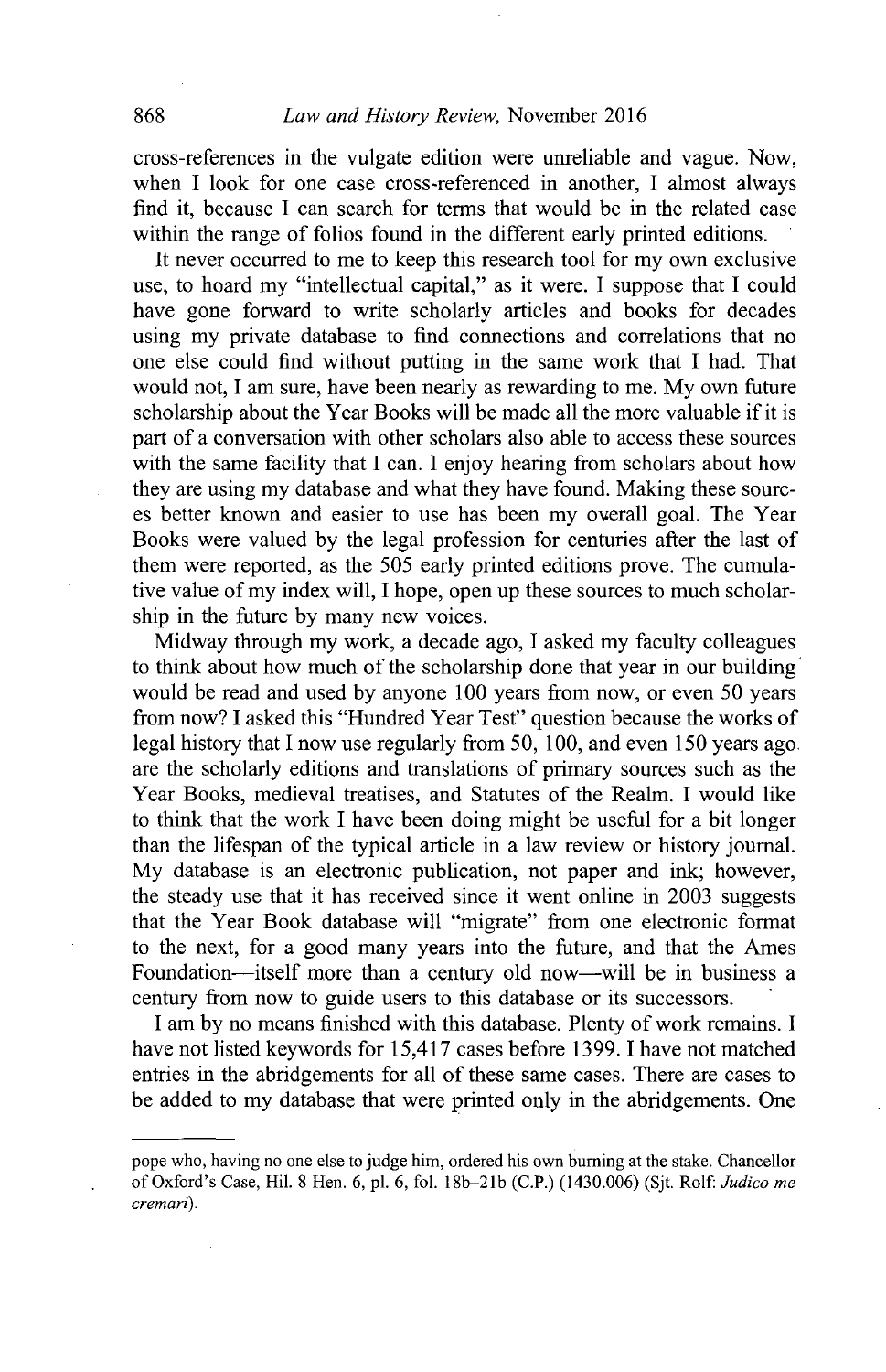hundred ninety-nine cases from the reign of Henry III and the early years of Edward **I,** most of which are known from the manuscript we call "Bracton's Note Book," were excerpted in Fitzherbert's and Brooke's abridgements and, therefore, will be added to the database, taking its chronological coverage back to **1217.** The largest single collection of Year Book material reported only in manuscripts and abridgements is for the years 31-37 Edward III (1357-63). I have assembled all the abridgement entries for these years, and **I** have begun slowly working through them to reconstruct these "missing" Year Books that were never printed in the chronological series. **I** know that **I** need to improve the web site. Certainly I need to provide more guidance on the web site about how the database can best be used, and **I** want to add a field of "users' notes" for others to add their information about these cases, and to correct my errors.

Bigger and better-funded projects than mine have joined the enterprise of big legal history. In my field of English legal history, Bob Palmer's Anglo-American Legal Tradition **(9,300,000** images of plea rolls and other official court records, with finding aids and indices), Paul Brand's Parliamentary Records of Medieval England, **Old** Bailey Proceedings, the searchable English Reports from Juta and HeinOnline, Bruce O'Brien's Early English Laws, and Sharon O'Connor and Mary Bilder's Appeals to the Privy Council come readily to mind. Doubtless there are other projects and resources of which I am unaware.<sup>20</sup> Do not let this long, seemingly complete list of projects give the impression that everything that can be done in this direction has been done. **I** see the Year Books database and these others as first-generation demonstration projects of the usefulness of big legal history.

Such projects as these offer more than long-lasting usefulness in the field of legal history. They also broaden the opportunities for conducting research in legal history. Prior to projects such as mine and those **I** listed previously, research into the primary sources of early English legal history required access to rare book libraries and manuscript collections of major research universities. Such access was only available to those with elite academic credentials and with the financial resources to travel to such institutions for as long as they needed to complete their research. Now anyone can access, free of charge, my database of the Year Books and Bob Palmer's images of the plea rolls, the primary sources of medieval English legal history, and for those resources that are licensed to

20. Palmer's **AALT** web site, <http://aalt.law.ub.edu/> also includes a page of "Links" to more such projects, as does Duke University's Legal History Portal.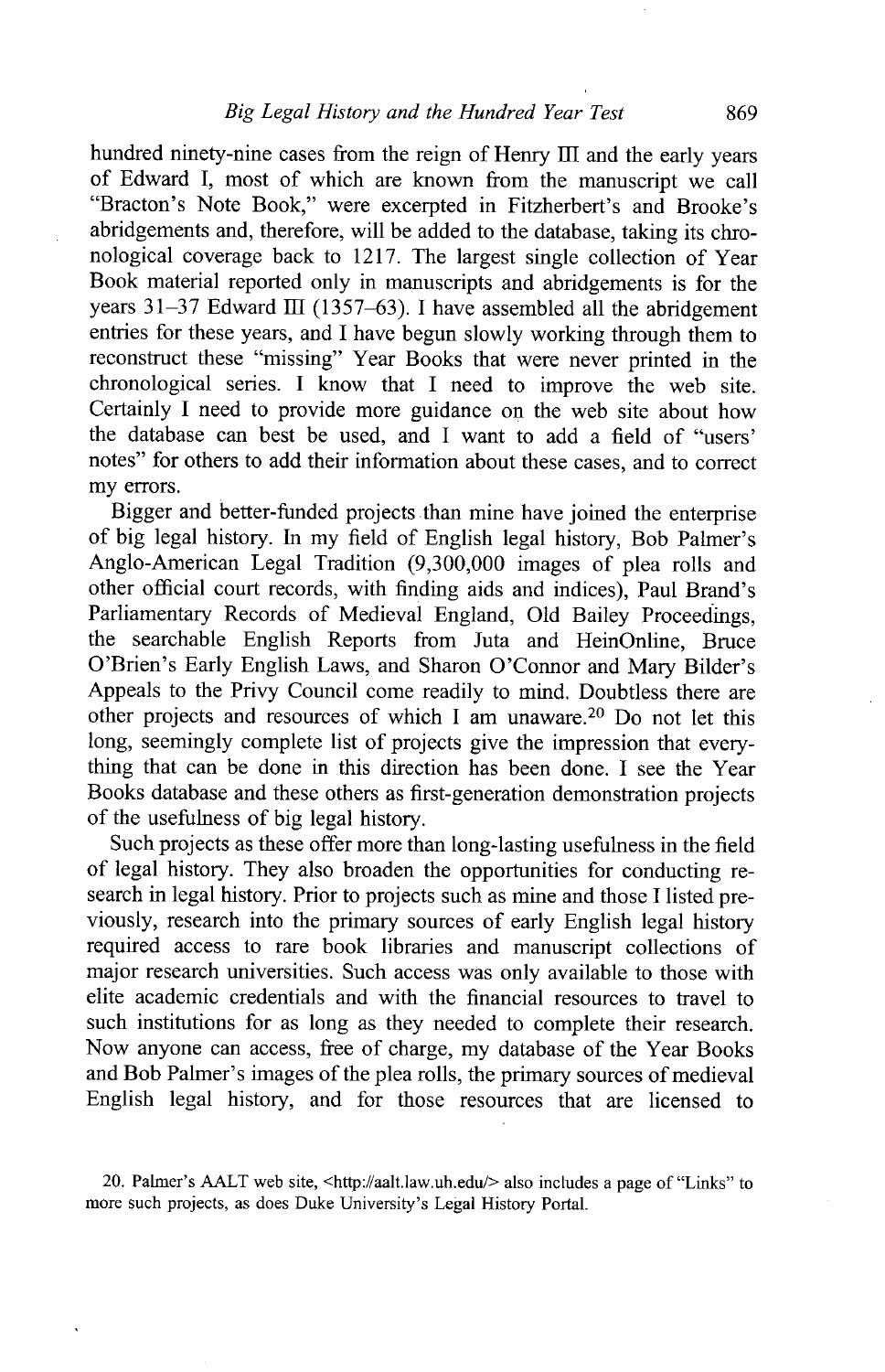educational institutions, temporary access can often be arranged for independent scholars.

**I** invite scholars to learn from these digital resources and to undertake new ones. There are many large-scale projects that would be very useful to future scholars. The English statutes need a new, complete, searchable version. Bracton is online, but Glanvill, Britton, Fleta, and the Mirror of Justices need to be made searchable in their best editions and translations. **A** whole wealth of thirteenth century law tracts need translations, and most of them, such as Gilbert de Thornton's Summa, need modem editions. The English Reports Full Reprint has been scanned, more or less, but a better database is needed of cases in the many nominate manuscript reports of the sixteenth through the nineteenth centuries. Scholarly work on such future projects has been made considerably easier **by** a wide variety of digital resources now available. HeinOnline has been especially generous in providing Selden Society, Ames Foundation, and a vast library of other legal history texts in searchable form. I could not now do nearly as much research nearly as quickly without HeinOnline, Making of Modem Law, **JSTOR,** Early English Books Online, Eighteenth Century Collection Online, British History Online, the Avalon Project, HathiTrust Digital Library, and Google Books. More opportunities for big legal history, with other scholarly resources, can be found in American, Continental, and other legal traditions.

**If I** were to generalize based on my own project, **I** would advise as follows: Begin with the source text that you want to represent on a digital platform. Sample enough of the different varieties of this source text to know the different features of the text that could be separated into their own database fields. Familiarize yourself with different ways that scholars would want to use the source text, and all the ways in which it has been or could be cited. Compile a list of questions that scholars of various disciplines would want to answer **by** using the source text. Construct a series of database fields that enable searches of all the various aspects of the source text that you can imagine. **Add** a few extra fields for which you do not have a present use but will find later that you need, plus a field that automatically shows the last time you updated each of your records. Now take advice from your university's information technology experts, particularly the database specialists, about what database software you should use for compiling your records. It may not be necessary to line up a scholarly society or research foundation to sponsor your project, but this helps, especially if you will need or want a great deal of space on a server to link your database records to images of your source texts. Research assistants can enter data about the source text in those fields as to which there is no discretion or doubt, but the guiding hand of you, the principal compiler, will be necessary whenever consistency is necessary or there are puzzles to **be** solved. And solving thcsc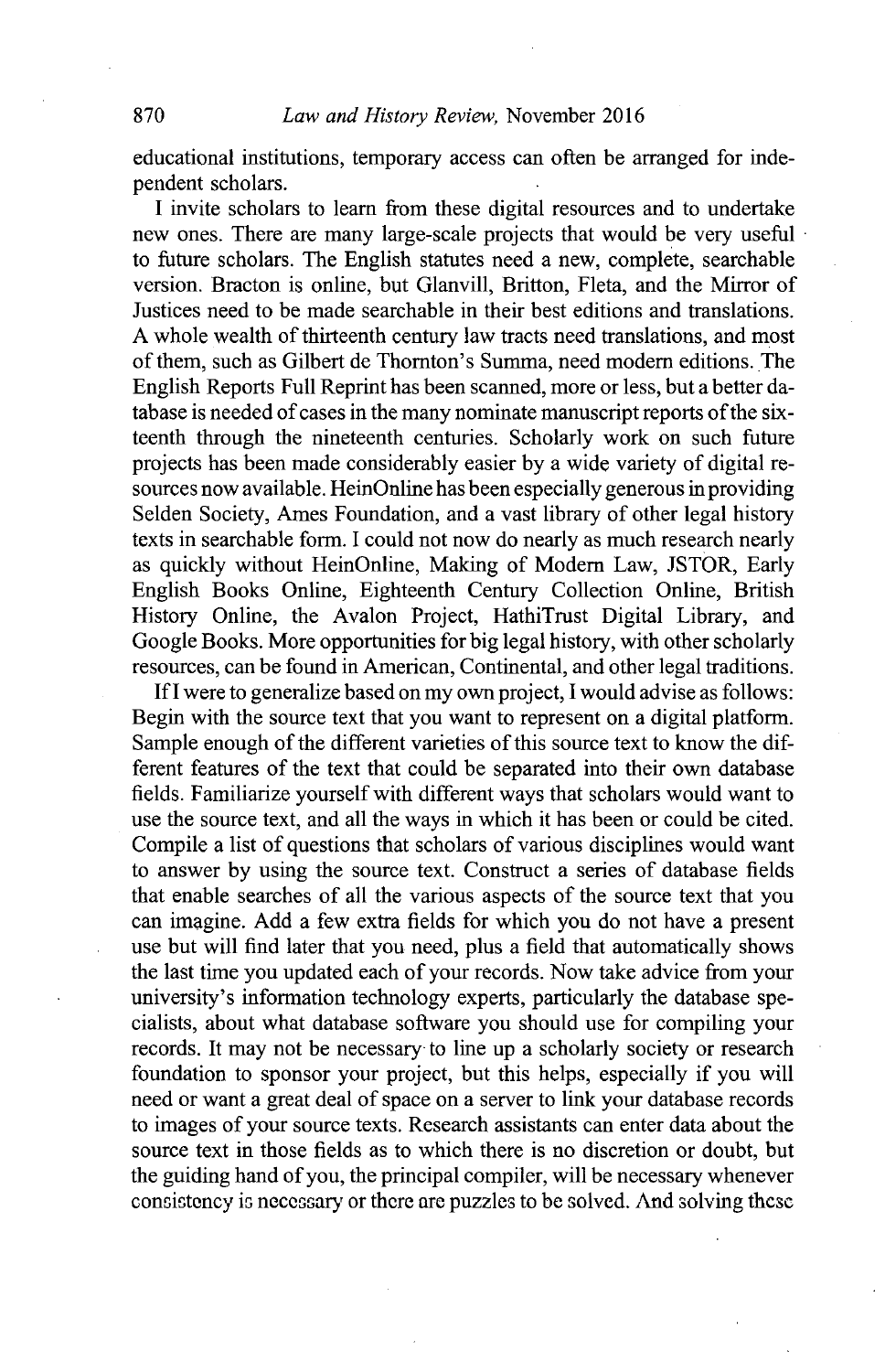daily puzzles, **I** have found, is immensely satisfying. Take satisfaction in the accurate depiction of each leaf, even though this means that much of the time you will not have a view of the whole tree, let alone the whole forest. As the compiler, you will be able to use your creation more effectively than any other user. You can do it, and the rewards are worth the effort. Now go and do better than I have.